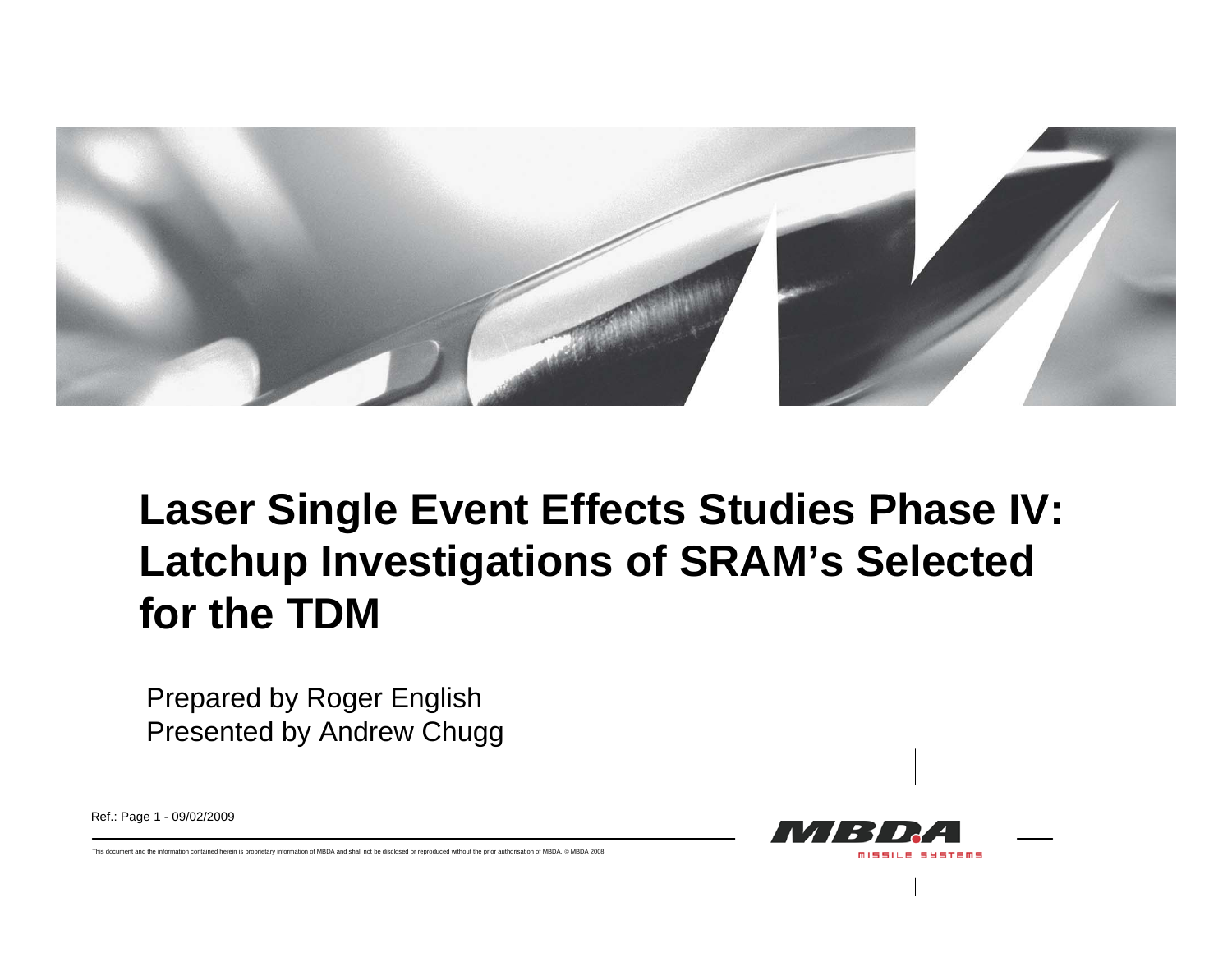#### $\bullet$ **Single Event Latchup sensitivity**

• Characterisation of the Single Event Latchup (SEL) sensitive volumes in close detail and broad die wide view.

#### $\bullet$ **Memory Mapping/Unscrambling**

• identify physical area patterns of the logical memory address lines on a large memory device.



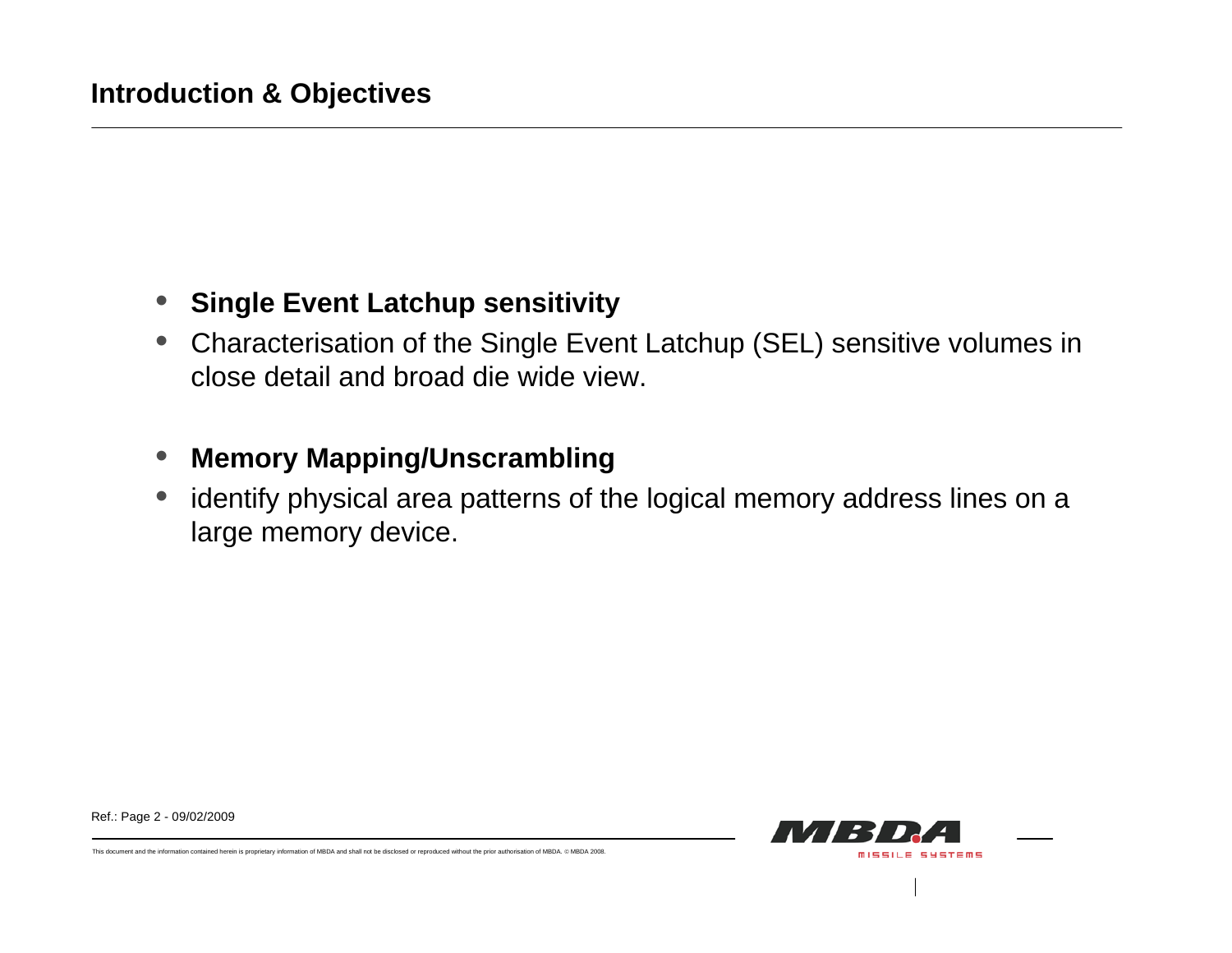#### **SEREEL 2 System Layout**



**MISSILE SYSTEMS**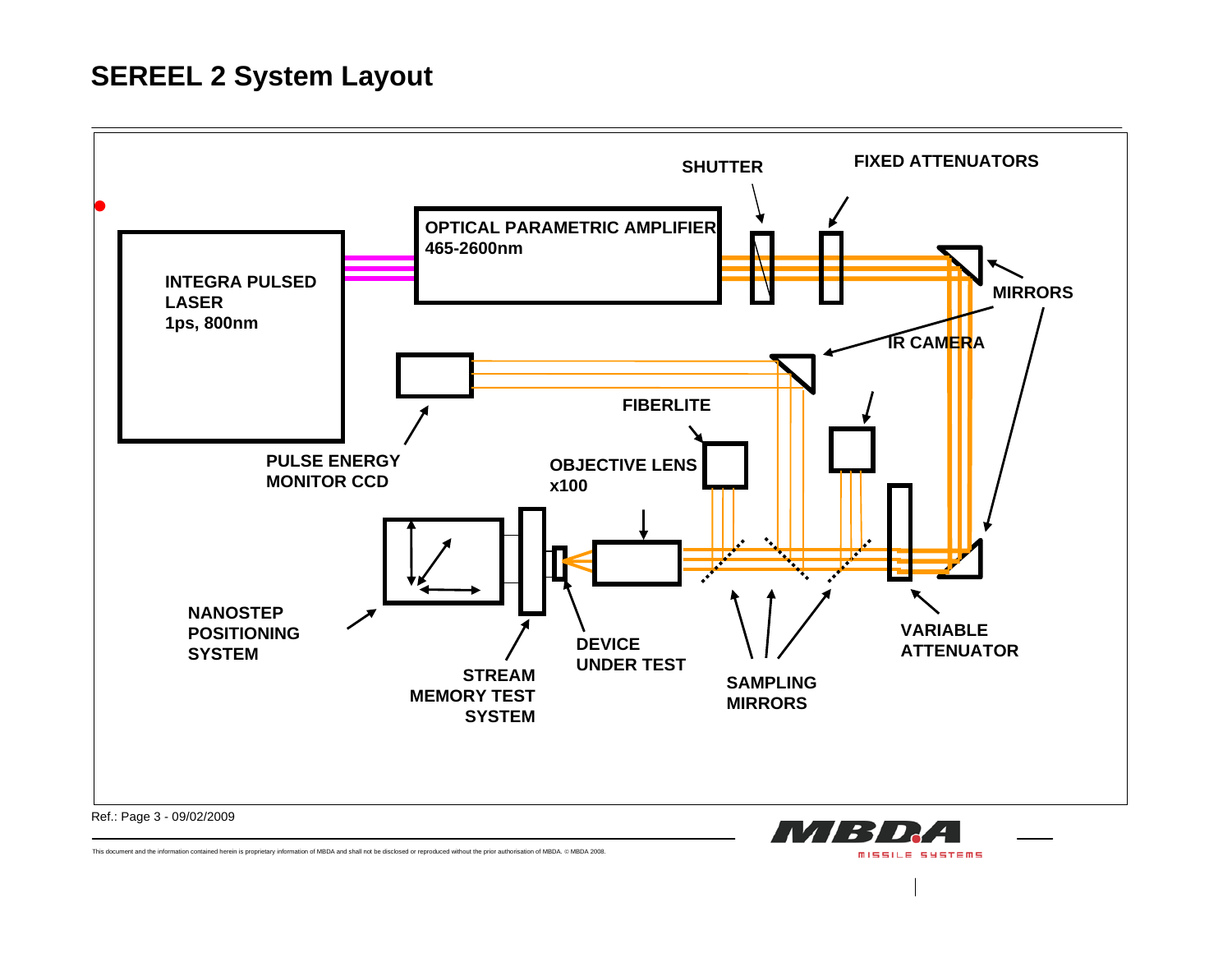## **Optical Bench from above - showing beam positions**



Ref.: Page 4 - 09/02/2009

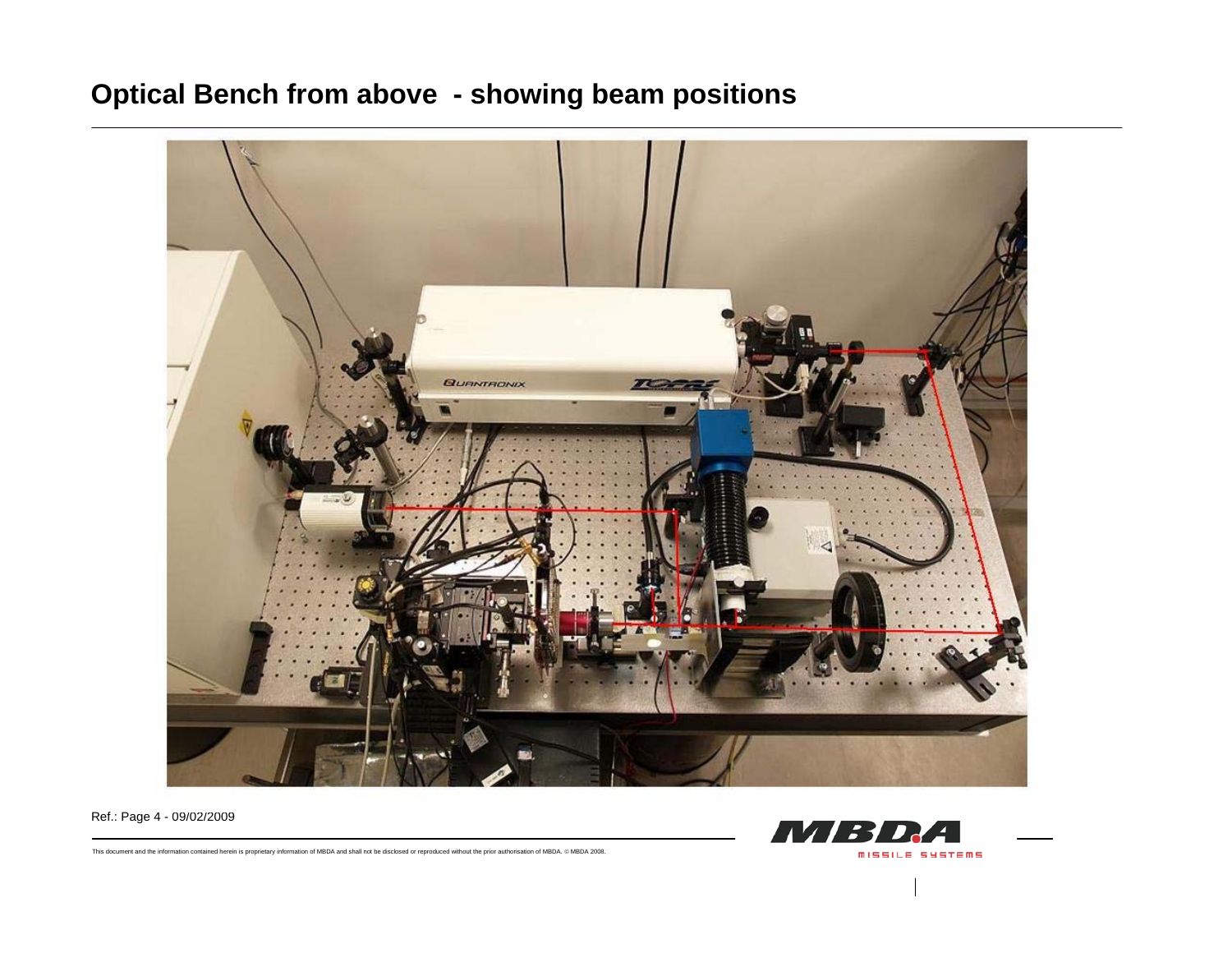## **Simplified Test System Block diagram**



Ref.: Page 5 - 09/02/2009

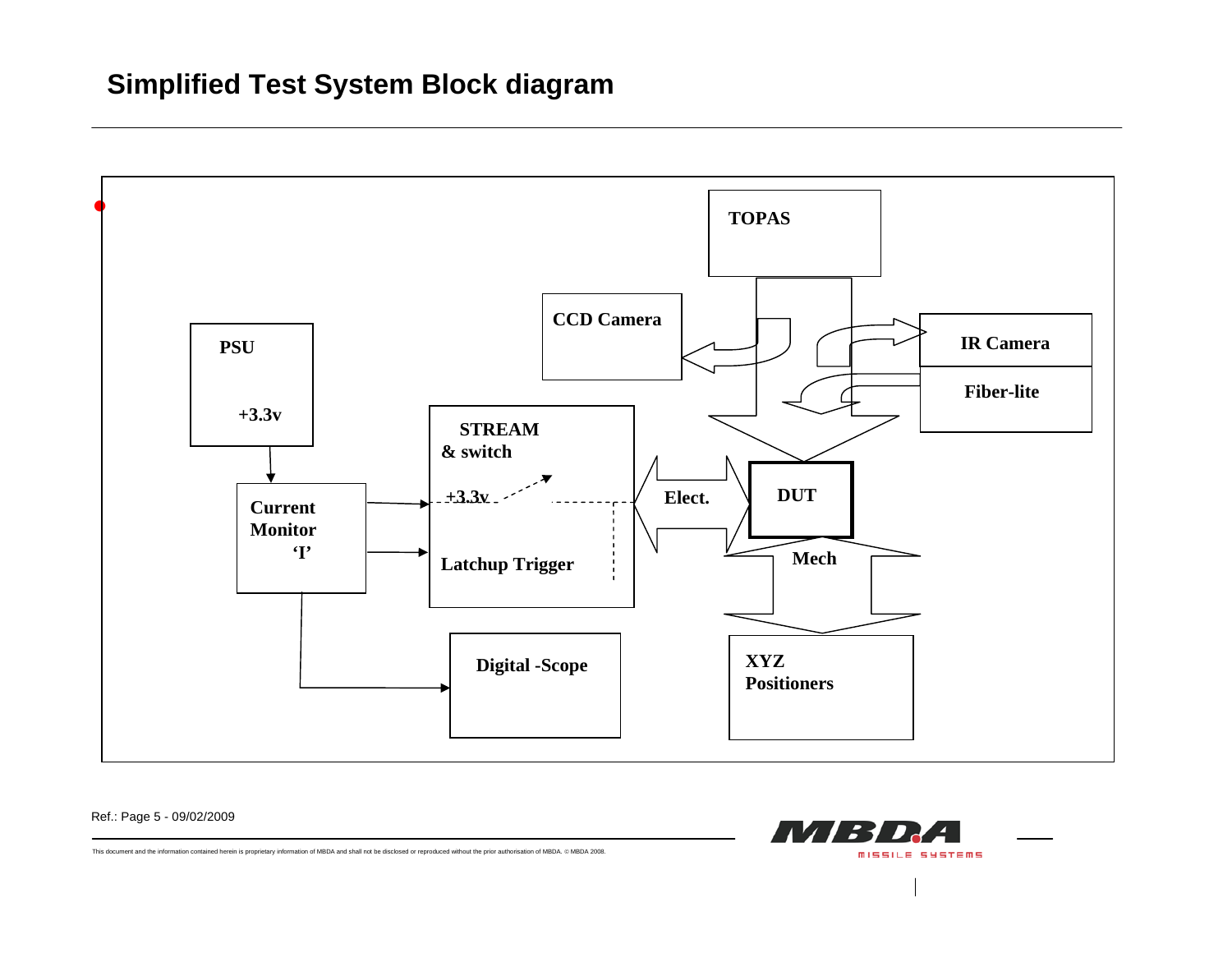## **Backside polished device sample**



Ref.: Page 6 - 09/02/2009

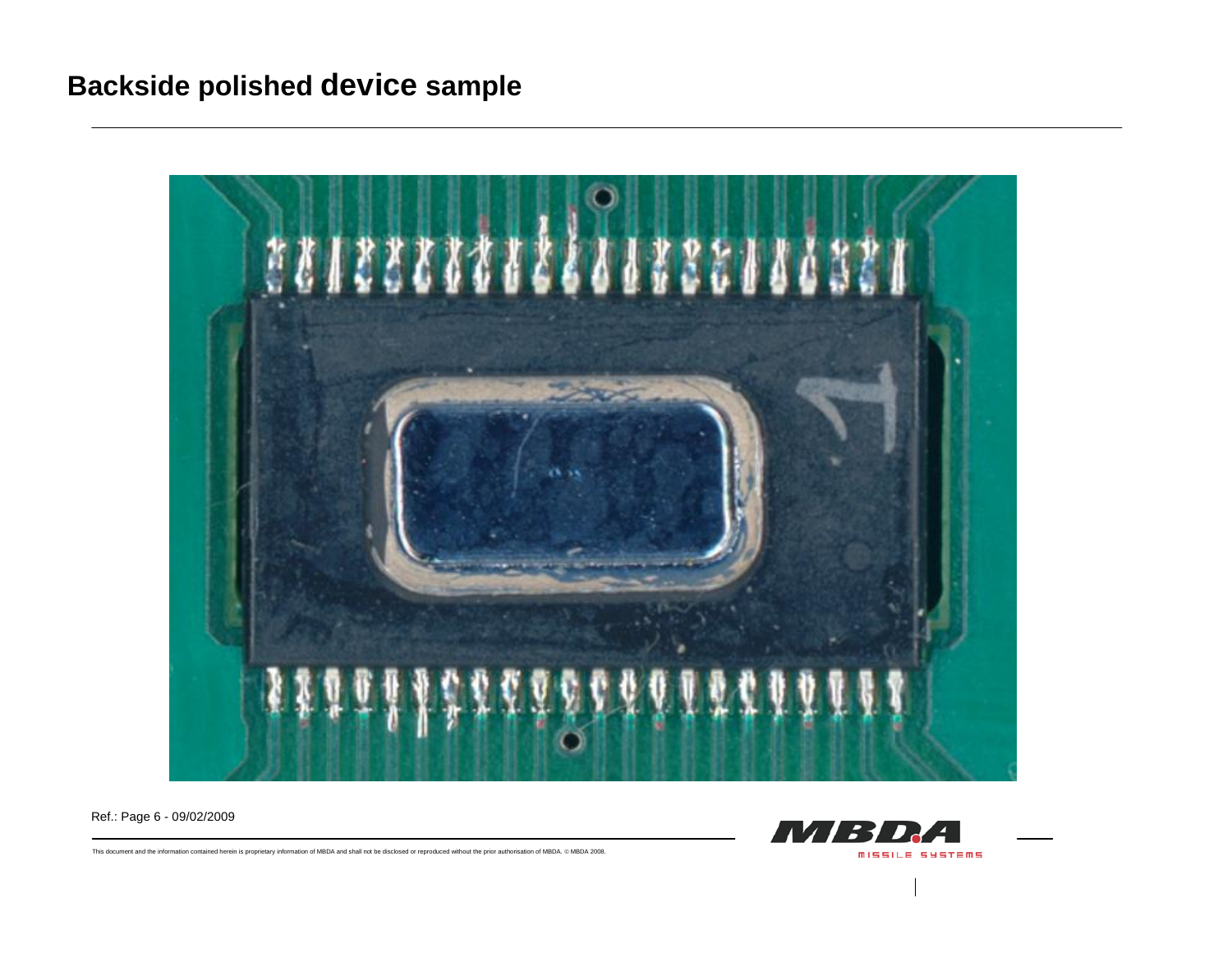## **Photo of Brilliance device topside**



**MBDA** 

**MISSILE SYSTEMS** 

Ref.: Page 7 - 09/02/2009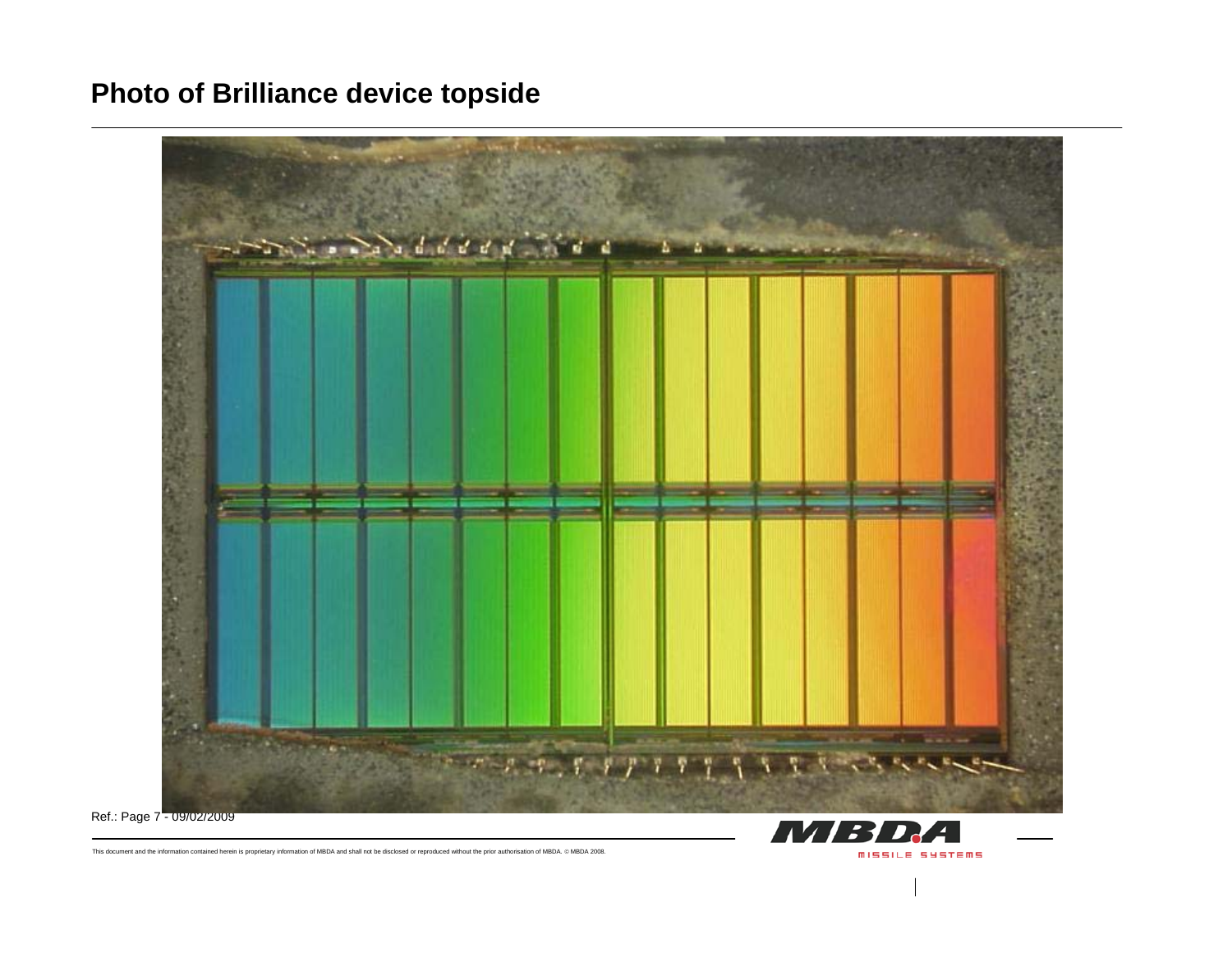

Ref.: Page 8 - 09/02/2009

![](_page_7_Picture_3.jpeg)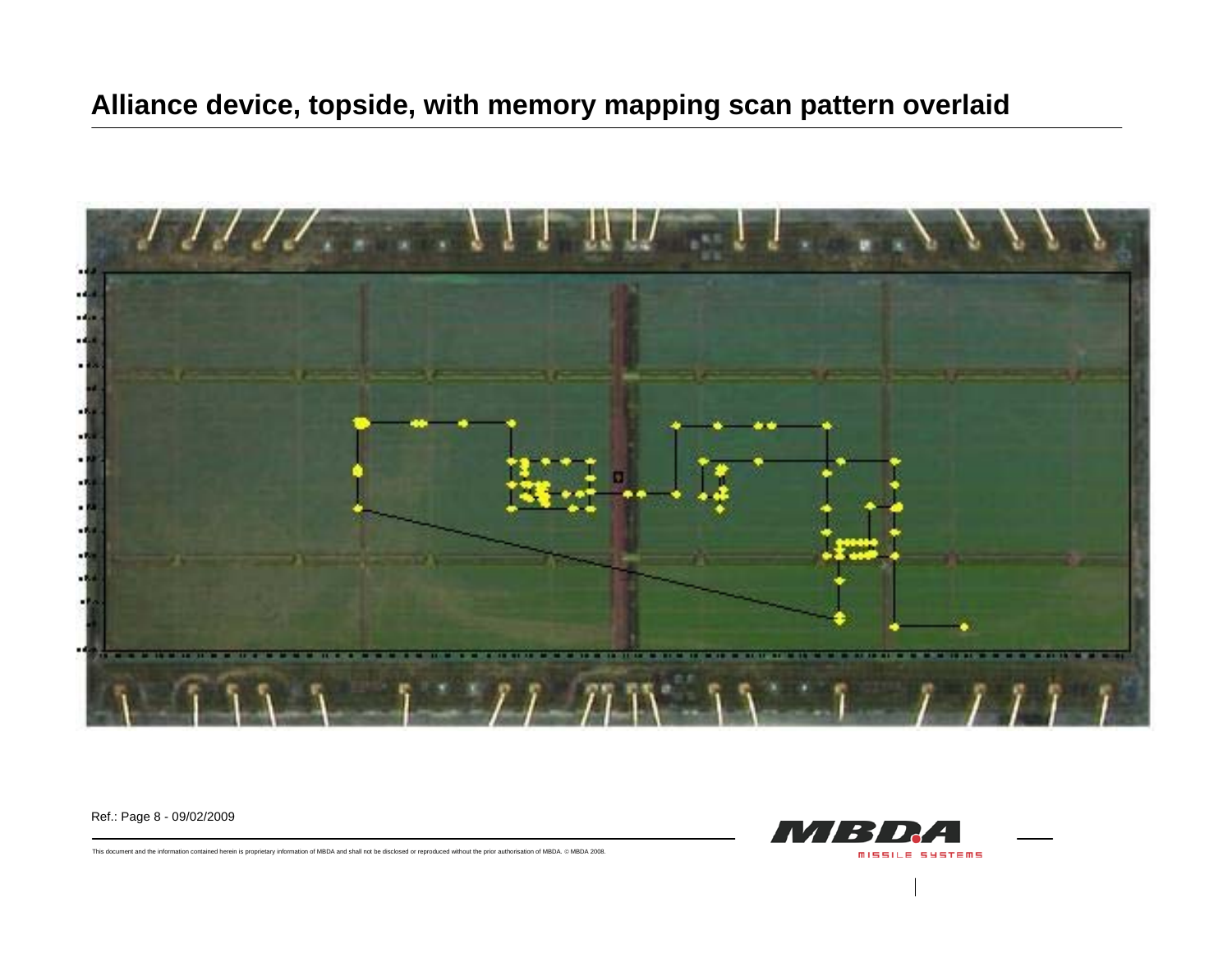## **Derived Address–Bit Layout Patterns for the Brilliance SRAM**

![](_page_8_Figure_1.jpeg)

![](_page_8_Picture_2.jpeg)

Ref.: Page 9 - 09/02/2009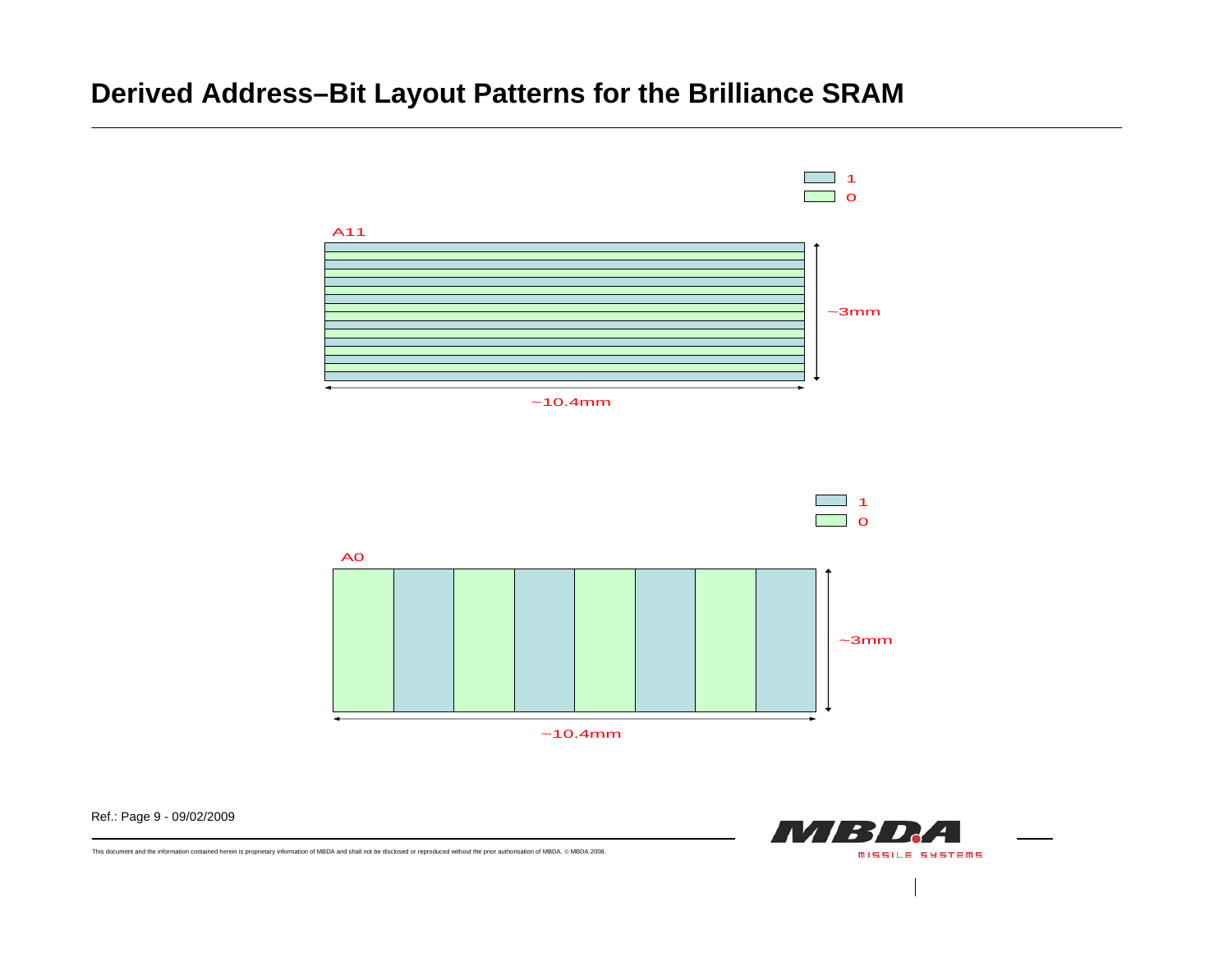- •Transistors in IC's use adjacent **p-type** and **n-type** regions of silicon.
- •**4 layer paths,** potential **parasitic** Silicon Controlled Rectifiers **(SCRs**).
- •Not normally activated, transient high energy cosmic ray may activate.
- •SCR Action is to **turn ON**. Must reduce **current to zero to turn OFF**
- •Continues until current path fuses, or the power to it is cycled.
- • With energetic (charged) particle, or focused laser pulse it is called **Single Event Latchup**.

![](_page_9_Picture_7.jpeg)

Ref.: Page 10 - 09/02/2009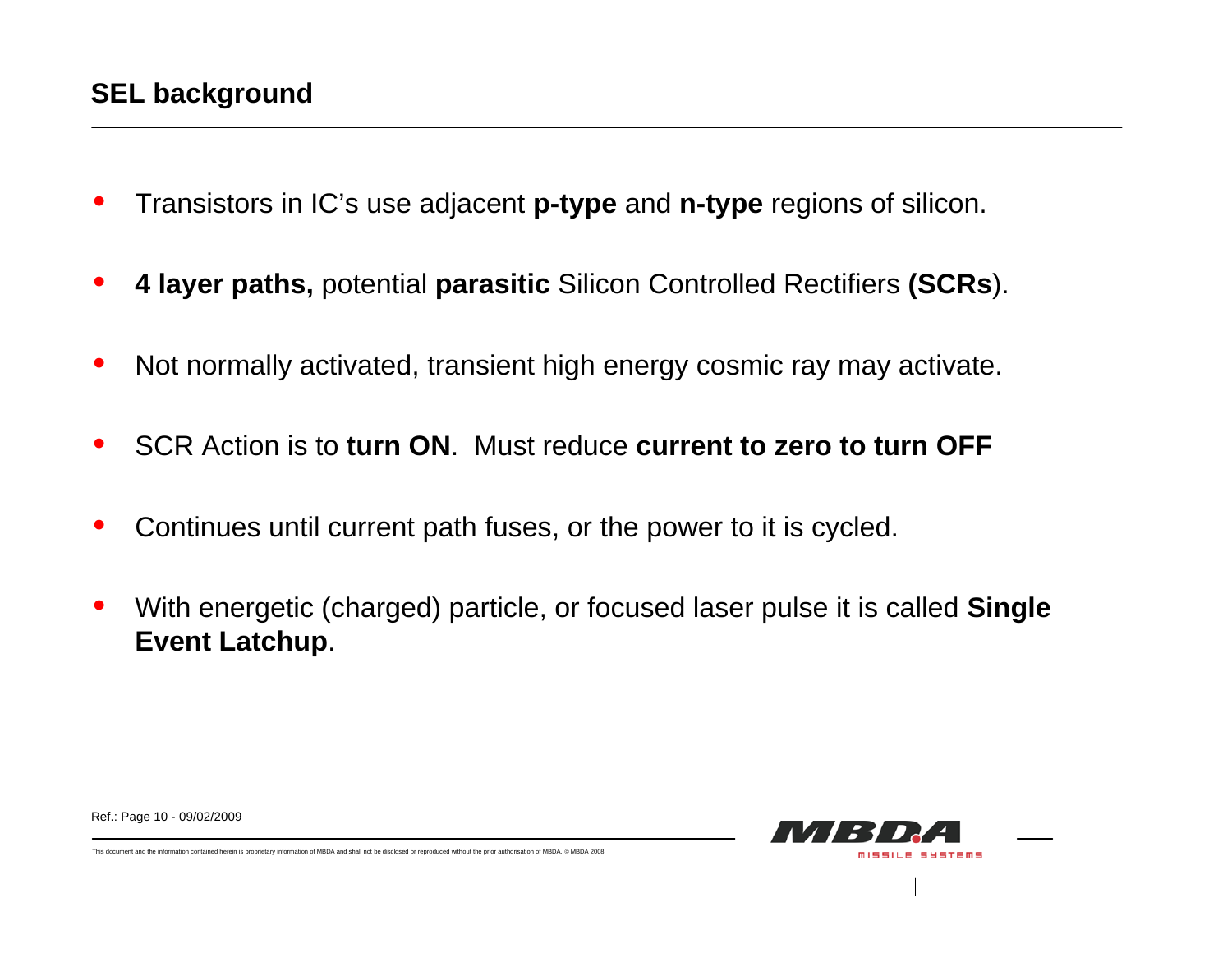- $\bullet$  Where an integrated circuit is susceptible to SEE it is expected that the sensitivity to **latchup will vary across the device**.
- $\bullet$  This experiment was designed to show that we can plot out these variations at the **resolution of our equipment**, 1 micrometre.
- •Hence we can **map the SEL** sensitive regions with high resolution.
- $\bullet$  For each position in an array it was necessary only to know relative intensity to cause SEL and the position of the laser pulse.

Ref.: Page 11 - 09/02/2009

![](_page_10_Picture_6.jpeg)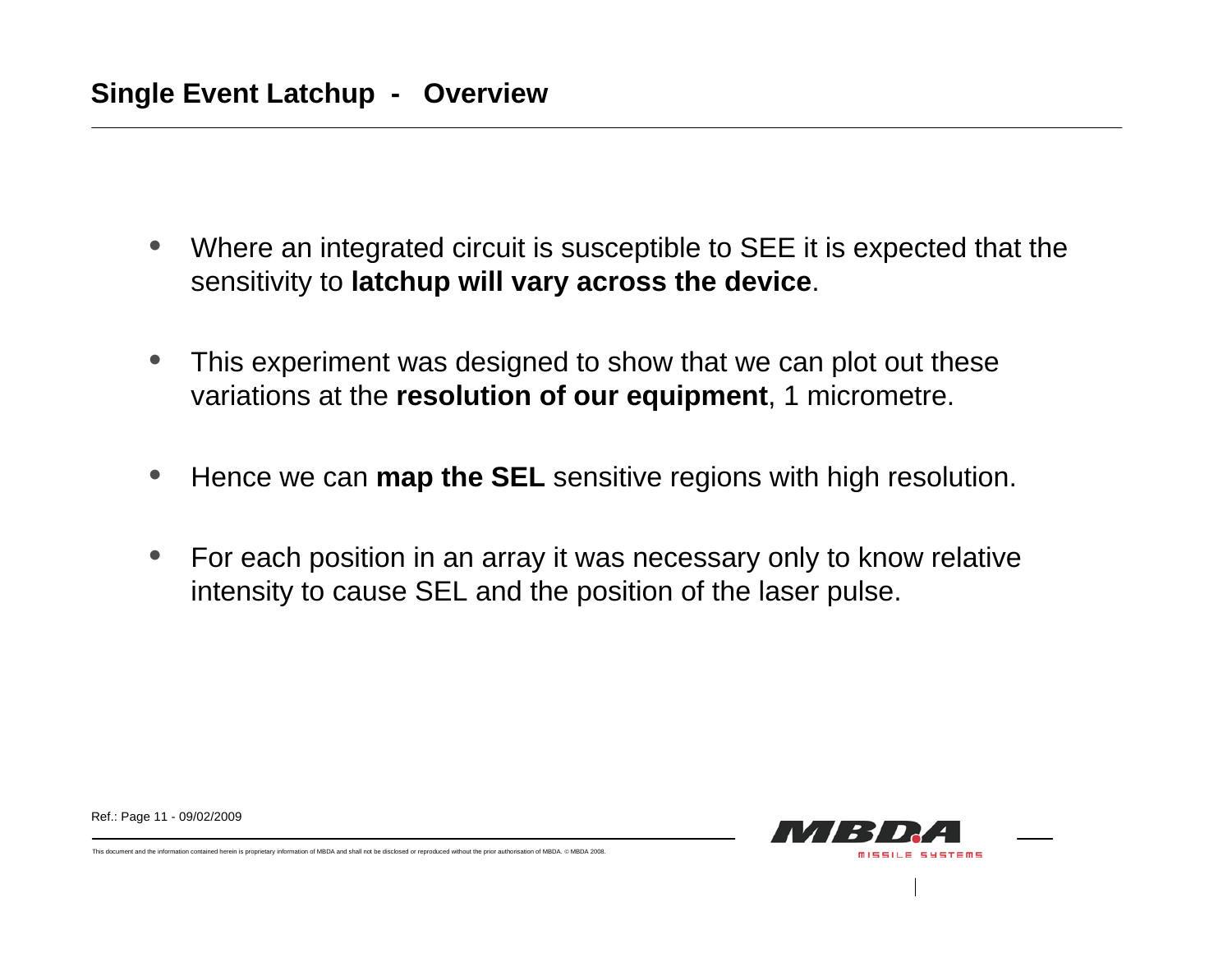- • **Fix a physical reference point** corresponding to control logic using wideband lamp & IR camera to focus objective lens onto the die.
- • **Memory cells** moved into view (vast array of identical rectangles) and check laser.
- • **SEREEL2 XYZ positioning system** manoeuvres DUT around the laser spot in small regular pattern.
- •**STREAM** is continuously testing whole memory. Approx 1 test/second
- •**Set next point** in the regular scan pattern; increase laser pulse intensity until latchup. Record level on spreadsheet for charts and analysis.
- •**300** is a useful number of spots

![](_page_11_Picture_7.jpeg)

Ref.: Page 12 - 09/02/2009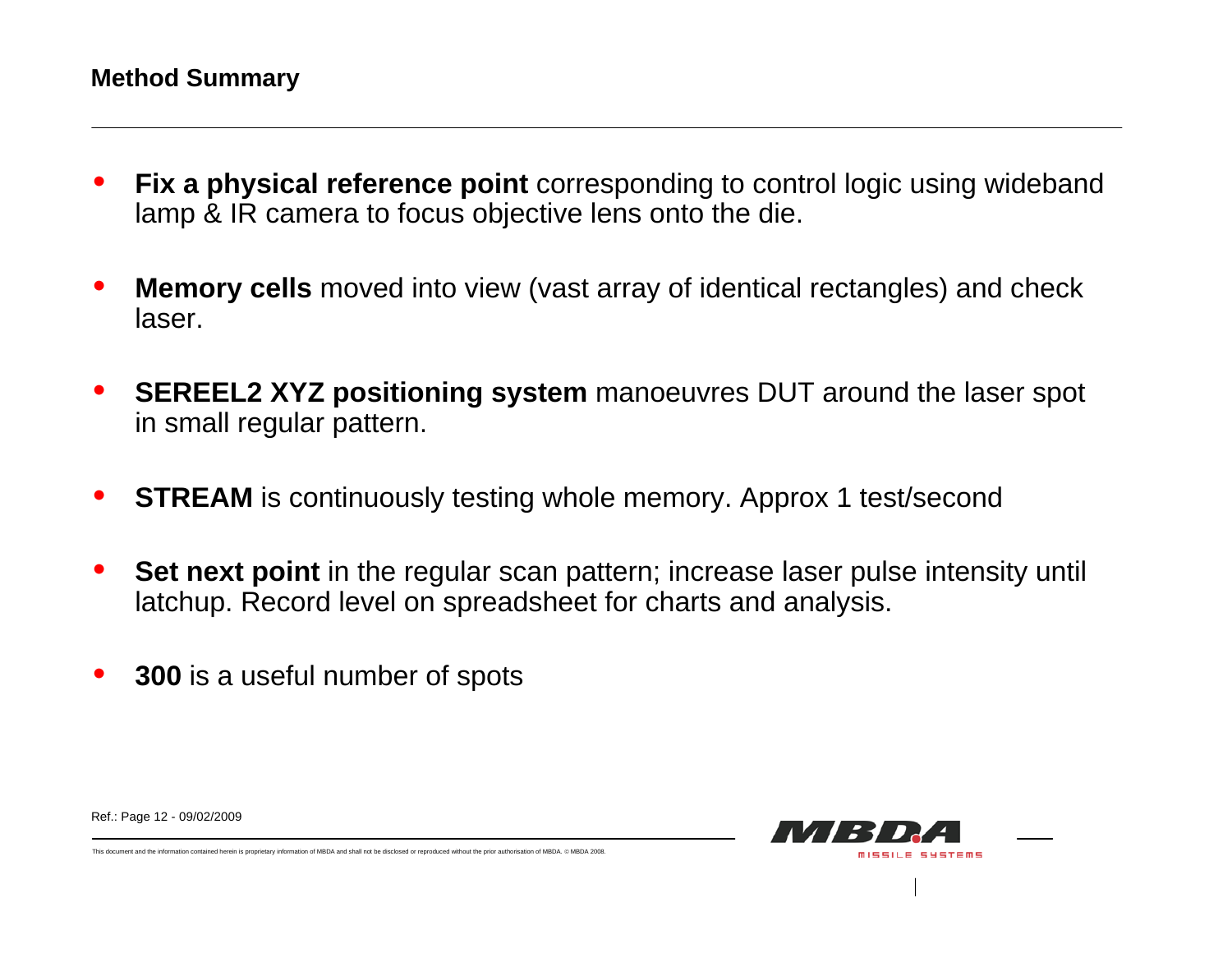![](_page_12_Figure_1.jpeg)

The depth width of the SEL sensitive region was generally  $~10$ -20 $~\mu$ m, suggesting that the real thickness of the SEL sensitive layer is smaller than the length of the lenticular 2-photon absorption maximum

![](_page_12_Picture_3.jpeg)

Ref.: Page 13 - 09/02/2009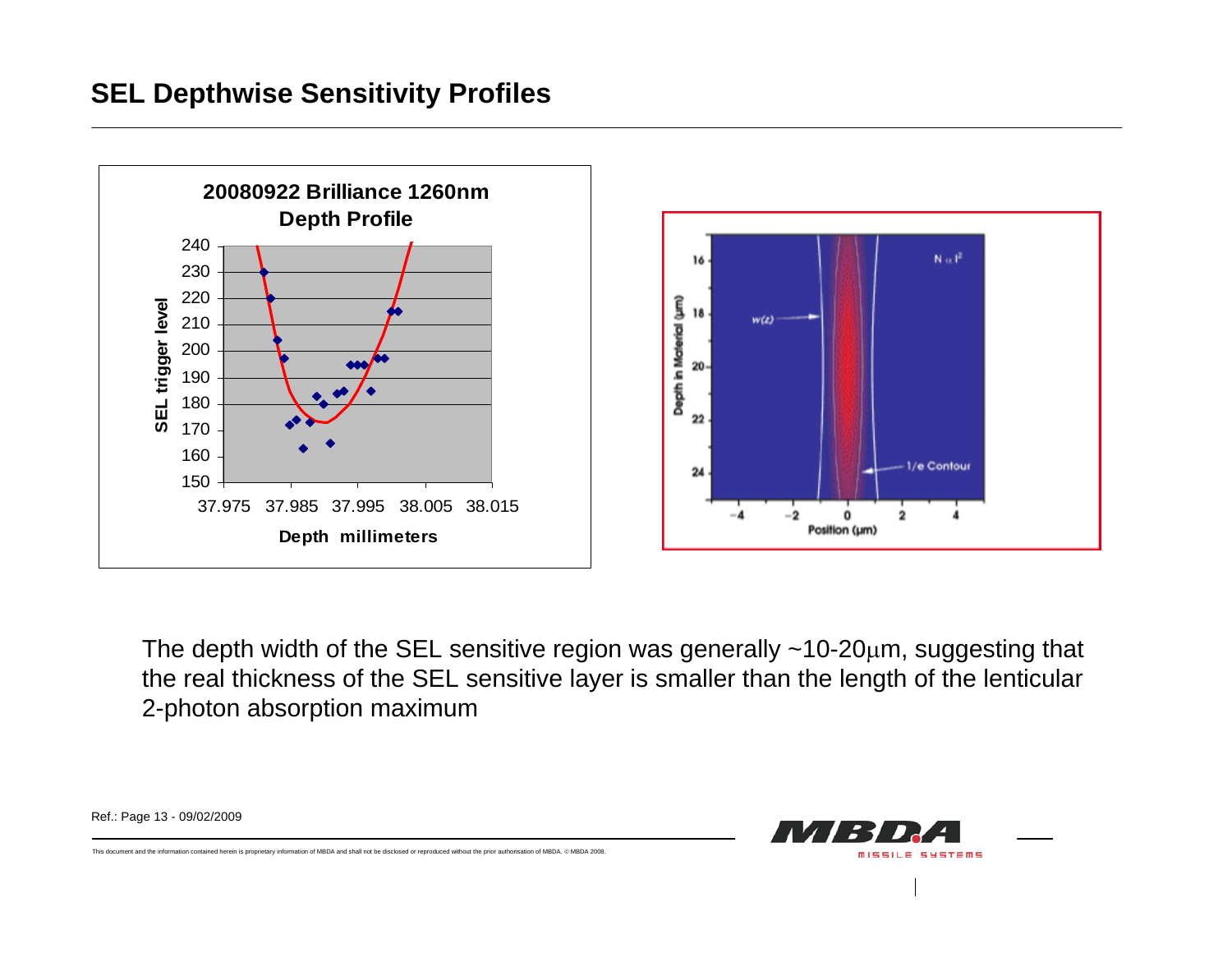- • **2D 'surface' chart with coloured contours.** Features approximate to twice size of the cells with a regularly repeating nature in the patterns. Features reflect real SEL sensitivity variations within the cell arrays.
- • **Graphs of depth scans** are included to show variation of thresholds with focus depth, going into the surface of the device, Z-axis, at two X-Y locations on each device.
- •**Tables** show variation of thresholds across each die.
- • **IR** images collected on the IR camera and recorded as digital 'pictures'. This shows detail of device topology, cells and control logic and position of laser pulse on device.
- •**3D charts** are presented to illustrate a particular point.
- • **Measured energy levels** of the laser pulses are relative within each test & not absolutely calibrated. They may not be related between tests.

MISSILE SYSTEMS

•**Pulse energy** was estimated to be of the order of picojoules

Ref.: Page 14 - 09/02/2009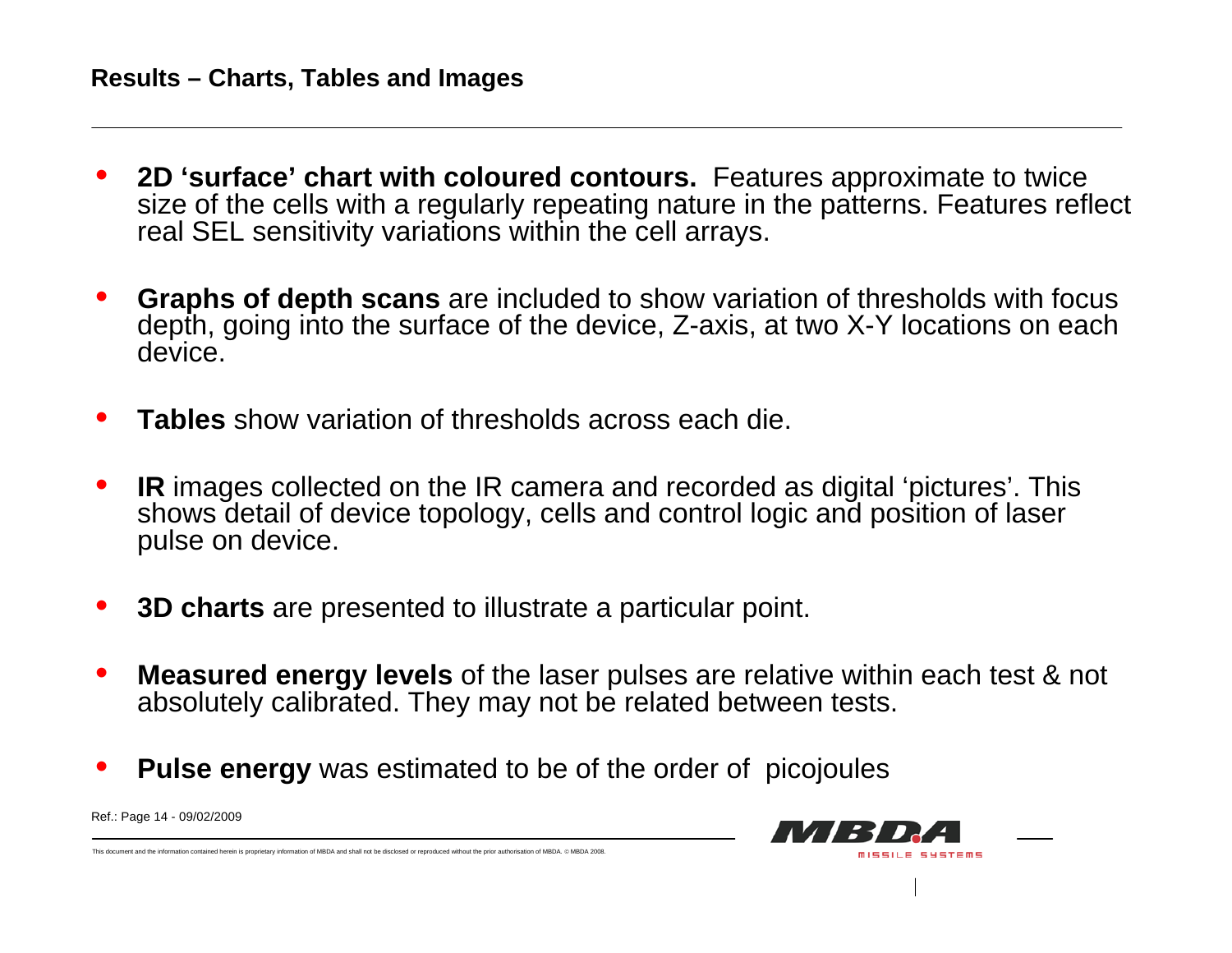![](_page_14_Figure_1.jpeg)

**MISSILE SYSTEMS** 

Ref.: Page 15 - 09/02/2009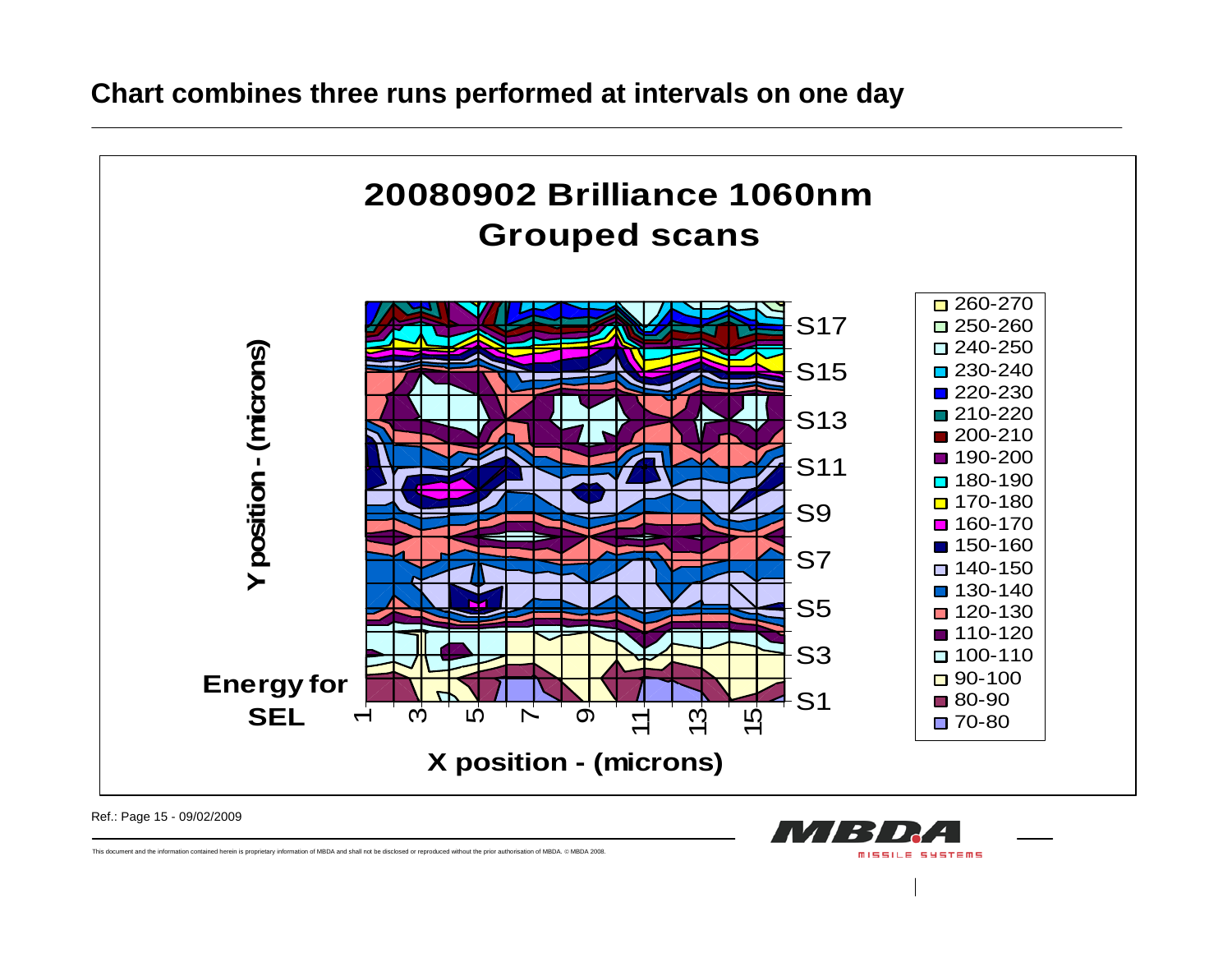**Contours of levels of sensitivity to SEL for one continuous run of 288 measurements** 

![](_page_15_Figure_1.jpeg)

**MISSILE SYSTEMS** 

Ref.: Page 16 - 09/02/2009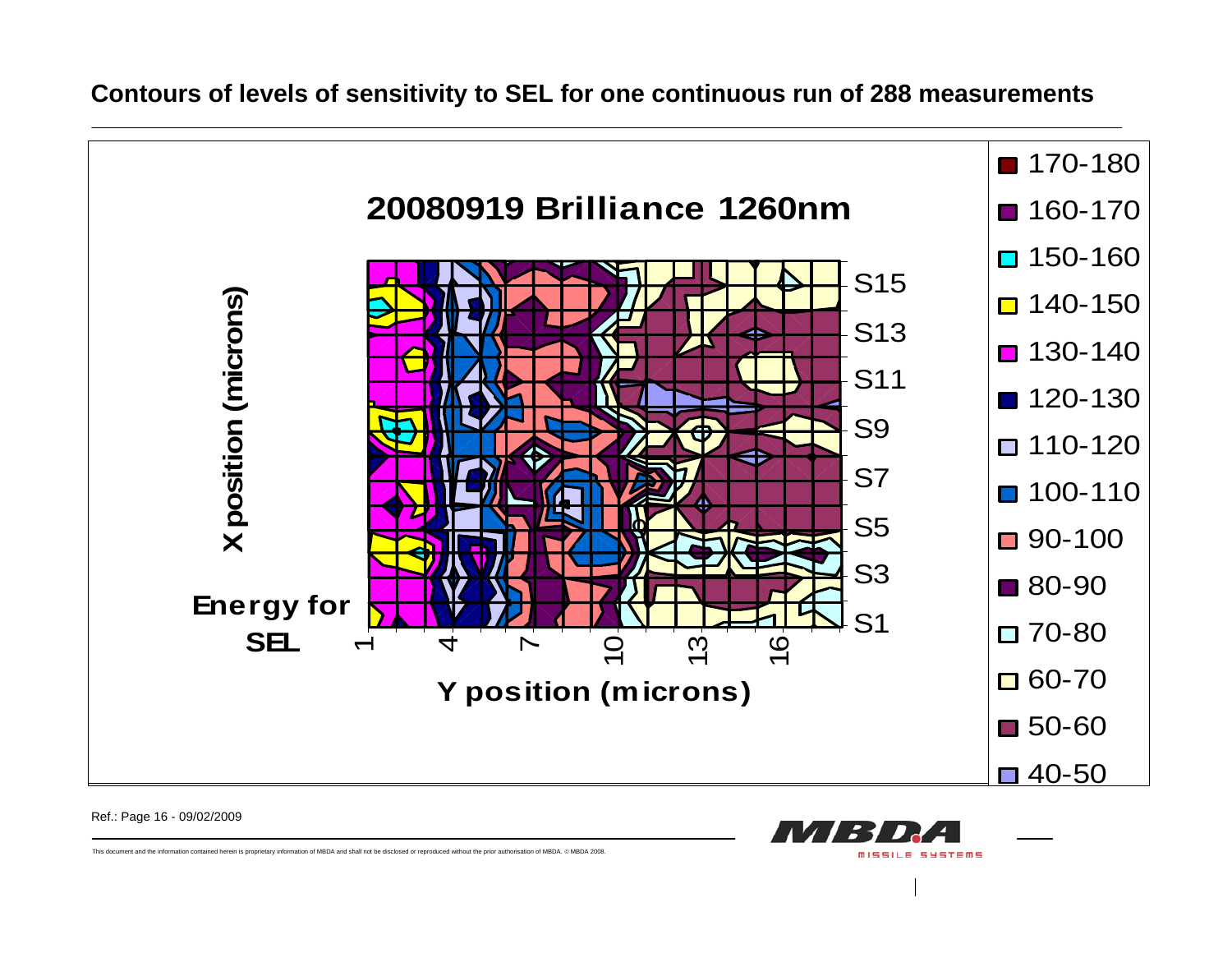#### **Correlation of less sensitive region on chart with features on the IR Image.**

![](_page_16_Figure_1.jpeg)

Ref.: Page 17 - 09/02/2009

![](_page_16_Picture_3.jpeg)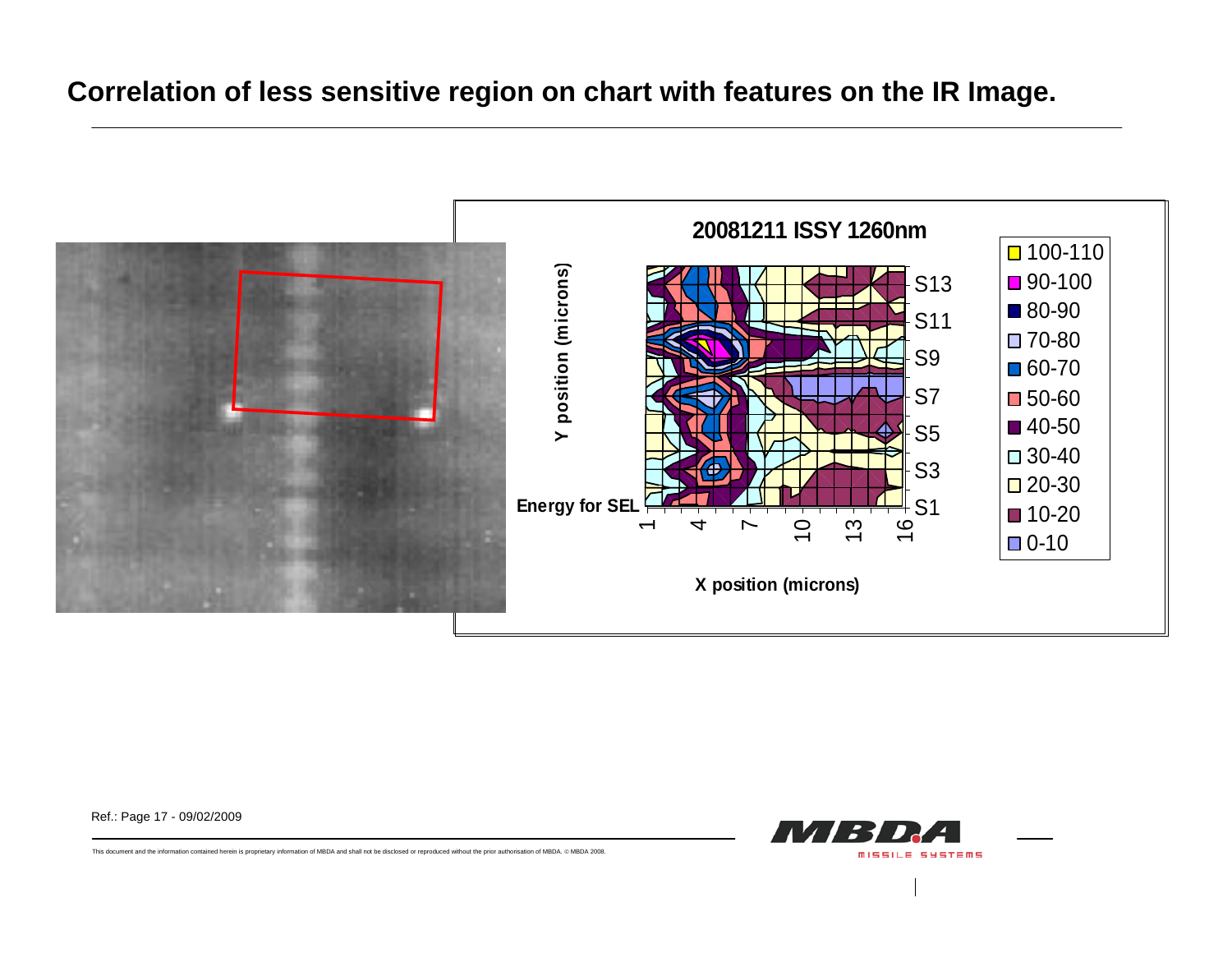- • **ISSI & Alliance** SEL data was collected from a number of locations spread across the devices. It was not viable to have a complete regular fine scan pattern.
- • **Chosen locations** were viewed during laser illumination using the IR camera enabling the locations to be identified as memory cells or control logic.
- • **Control logic** was not sensitive to laser pulses when subject to minimum attenuation.
- • **Focus** depth affects sensitivity to latching. Die was not accurately aligned normal to the laser beam. It was necessary to reset the focus at each location. Focus value settings were correlated across the device to ensure consistency.
- • **Result** The SEL threshold of the memory cells varied in a range which is compatible with ranges encountered in detail small area scans illustrating that the general sensitivity across these die does not vary dramatically.

![](_page_17_Picture_6.jpeg)

Ref.: Page 18 - 09/02/2009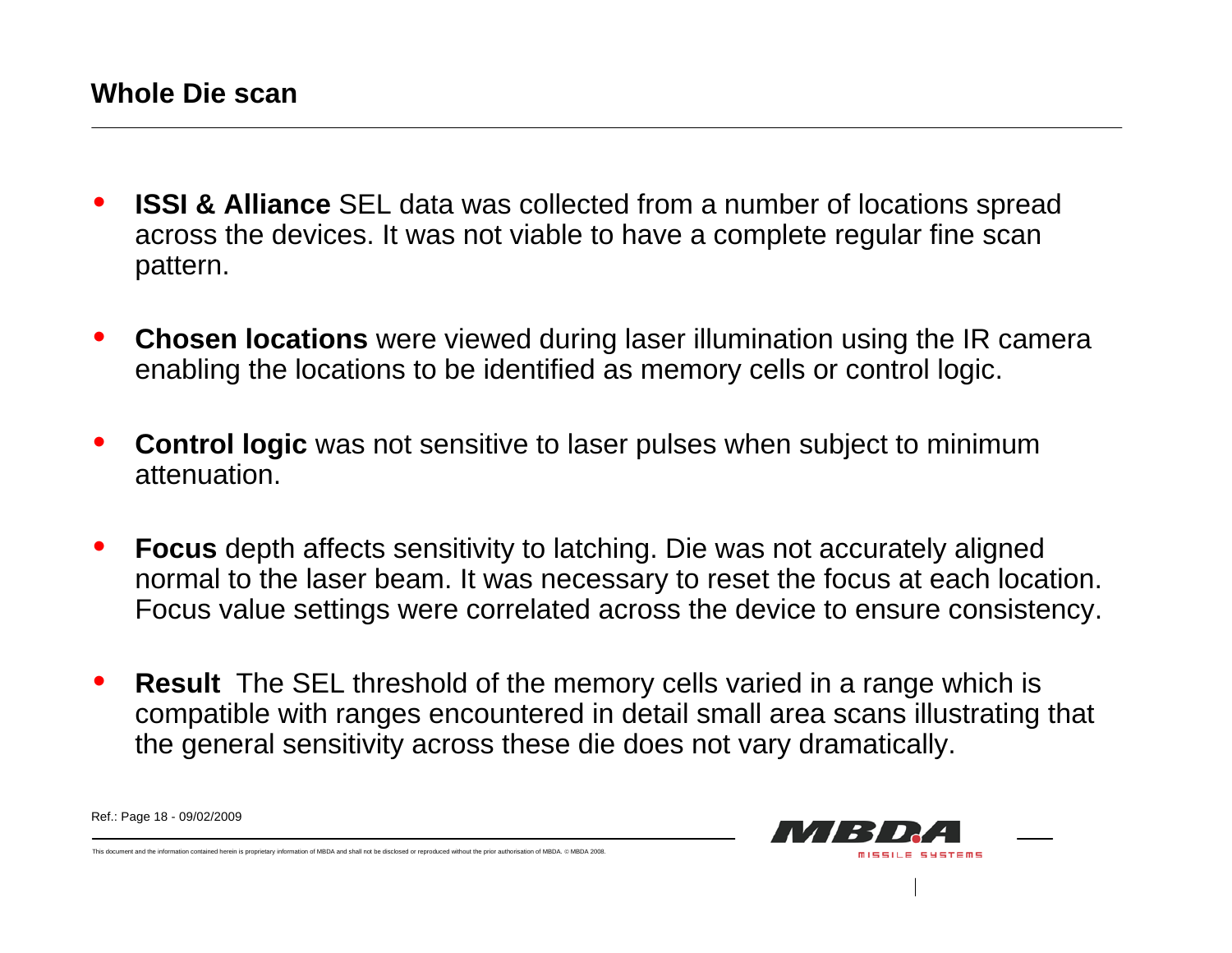#### **Die Wide Scan**

| Die Wide Scan                       |         |         | 20081215 ISSI |         |         |         |         | cells   |         |
|-------------------------------------|---------|---------|---------------|---------|---------|---------|---------|---------|---------|
| <b>Attenuator angle for latchup</b> |         |         |               |         |         |         |         | control |         |
| Y pos'n                             | X pos'n | 3.800   | 4.200         | 4.600   | 5.000   | 5.400   | 5.800   | 6.200   | 6.600   |
| 20.750                              |         | 206.000 | 198.000       | 222.000 | 300.000 | 255.000 | 212.000 | 218.000 | 179.000 |
| 19.750                              |         | 219.000 | 215.000       | 168.000 | 300.000 | 220.000 | 198.000 | 198.000 | 210.000 |
| 18.750                              |         |         |               |         |         |         | 194.000 | 191.000 | 169.000 |
| 17.750                              |         |         |               |         | 300.000 | 300.000 | 300.000 |         |         |
| 16.750                              |         | 231.000 | 192.000       | 300.000 | 200.000 | 152.000 | 210.000 | 199.000 | 150.000 |
| 15.750                              |         | 190.000 | 217.000       |         |         |         |         | 194.000 |         |

MBDA

**MISSILE SYSTEMS** 

Ref.: Page 19 - 09/02/2009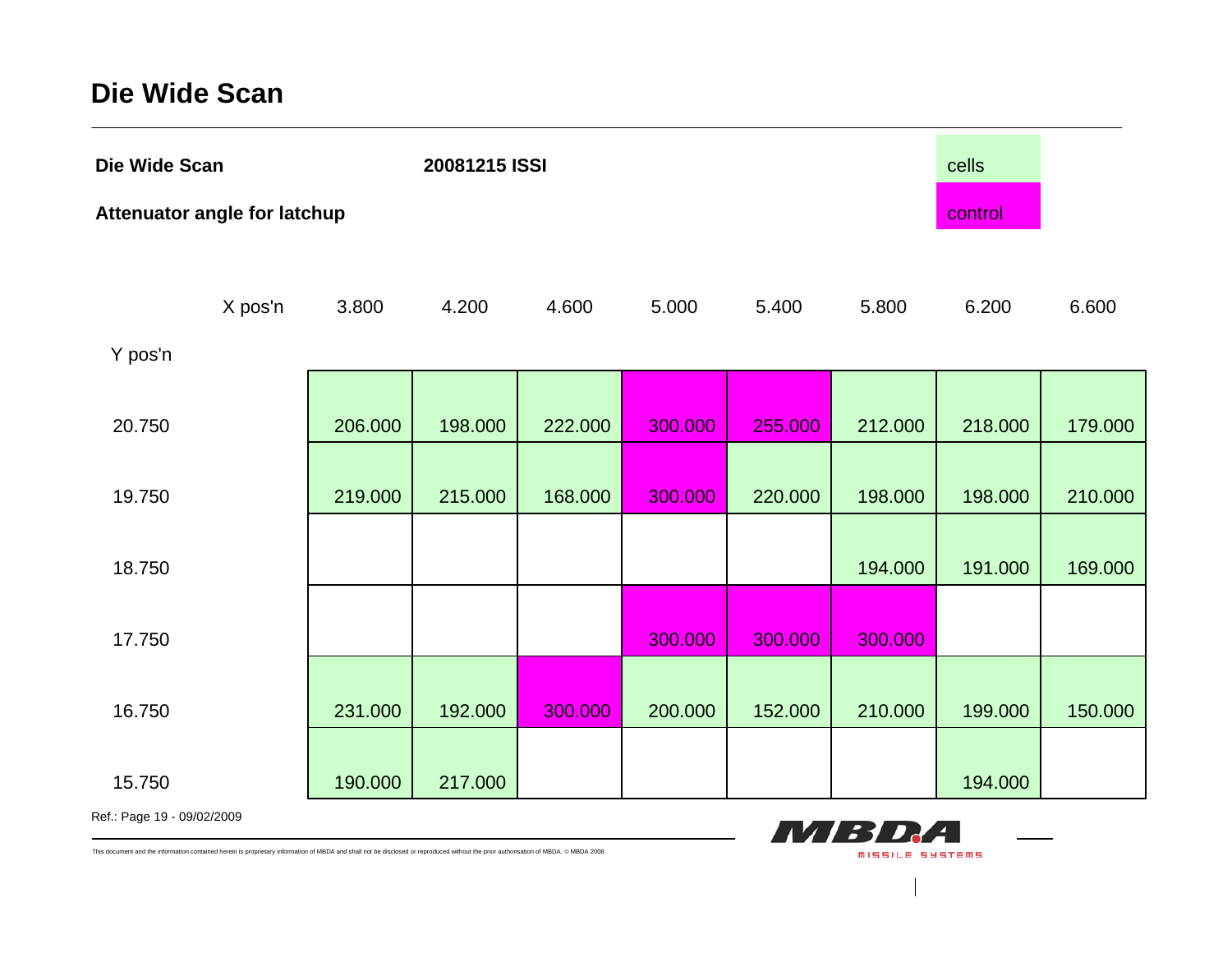- $\bullet$  **Q/ TOPAS output varies pulse by pulse**…..A/ Measure level on rising and falling attenuator setting
- •**Q/ Attenuator value determined 'on the move'**…… A**/** as above
- • **Q/ Temperature**…..A/ The room is air conditioned. Keep white light on throughout experiment. SEL is highly temperature dependant
- $\bullet$ **Q/ Beam alignment drift…..**A/ This challenge is ongoing
- •**Q/ XYZ errors due to cable strain**…..A/ Strain relief provided
- $\bullet$ **Corner mirrors are mechanically vulnerable**…..A/ protection fitted

![](_page_19_Picture_7.jpeg)

Ref.: Page 20 - 09/02/2009